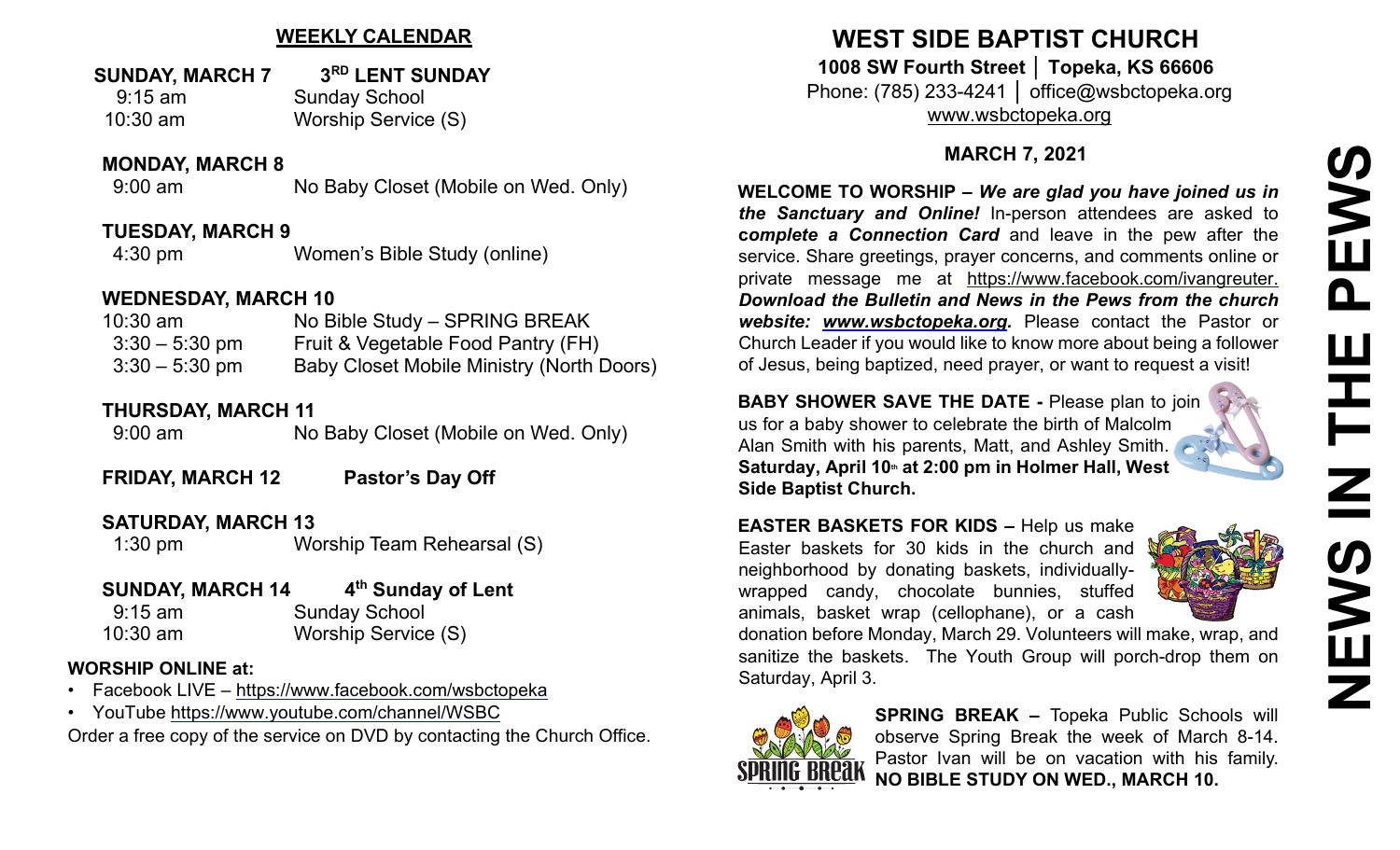#### **AMERICA FOR CHRIST OFFERING** - We will be collecting the America for Christ (AFC)

# **AMERICA FOR CHRIST OFFERING 2021** For the Purpose of Equipping Saints **EPHESIANS 4:11-13 (NIV)**

Offering in March. Our goal is \$1,500.00. The theme for the AFC 2021 Offering is "For the Purpose of Equipping Saints" based on Ephesians 4:11-13: "The gifts he gave were that some would be apostles, some prophets,

some evangelists, some pastors and teachers, to equip the saints for the work of ministry." Your generous AFC gifts support our mission—connecting our partners to cultivate leaders and equip disciples who bring healing and transformation to communities across our nation and Puerto Rico. Your contributions share God's love by:

- Cultivating Leaders Strong leaders advance the mission of faith communities.
- Equipping Disciples Broadening the understanding of what it means to be a follower of Jesus.
- Healing Communities We believe the power of Christian love can—and will change the world.

**SERMON SERIES -** Pastor Ivan will start a new six-week sermon series on Sunday, February 14: *The Problem: "God's Solution to Our Biggest Problem*." What is our biggest problem? What can you do about it? How has God tried to solve it? And what is God's final solution to our problem? Join us for this important study!





**BABY CLOSET –** The **Baby Closet will return to expanded hours of operation on Monday, March 15**. Monday's 9 – 11 am, Thursday's  $1 - 3$  and Wednesday's  $3:30 - 7:00$  pm. Leave a message on the Baby Closet voice mail for supplies.

**BIBLE STUDY ONLINE** – Join us for **"The Psalm Book of Israel" Bible Study on Wednesday MORNINGS at 10:30 am in Holmer Hall (face masks, mass limit, and social distancing required) or ZOOM (see email for link and password).** 

**FO[OD P](https://creativecommons.org/licenses/by-nc-nd/3.0/)ANTRY – Free Fruit and Vegetable Food Pantry on Wednesdays from 3:[30 to 5](https://creativecommons.org/licenses/by-nc-nd/3.0/):30 pm, while supplies last.** MOBILE SITE: enter the west PARKING L[OT fro](https://creativecommons.org/licenses/by-nc-nd/3.0/)m 4th and CLAY Streets; do not park or exit your vehicle. Equal Opportunity. \*All food is available at no cost. FACE COVERINGS or MASKS REQUIRED. Thank you to Jack Janway, Outreach Coordinator, and all the volunteers who make this service project possible.

**HOLY WEEK SERVICES -** We will host multiple in-person and online services during HOLY WEEK:

• **PALM SUNDAY –** Join us for a worship service focused on the procession and passion of Jesus on Palm Sunday, March 28 at 10:30 am.



- **MAUNDY ("Command") THURSDAY** service at 7:00 pm on April 1 (No Fools Day Joke). RSVP!
- **GOOD FRIDAY**  Come to our Good (Holy) Friday Worship Service at 7:00 pm on April 2. We will remember the last words of Jesus Christ.
- **EASTER SUNRISE VIGIL** Join us for prayer and the lighting of the Christ Candle on Sunday April 4 at 7:00 AM.

## **PUBLIC HEALTH NOTICE: ORANGE PHASE**

**– BUILDING OPEN TO PUBLIC –** To mitigate the spread of the Coronavirus (COVID 19), the Church leaders have enacted *Phase ORANGE Protocols* on the advice of our Executive Minister, the Governor of the State of Kansas, and Shawnee County Health Officer. Effective immediately until further notice:



• **MASKS REQUIRED -** All persons (age 6 and

older) are required to **WEAR A MASK IN PUBLIC including employees of the church,** with certain exemptions apply including all children *age 5 and under*, when social distancing (keeping six feet of distance between yourself and others outside your household, except for occasional or incidental moments of closer proximity) is not possible.

- **LIMIT MASS GATHERINGS to 300 persons (including weddings)** OR 50% capacity of a room after restrictions and protocols are observed.
- **HIGH RISK INDIVIDUALS and PARENTS AND SMALL CHILDREN should take more intensive precautions including** *staying-safe-at home*. High-risk individuals include those with underlying medical conditions, including chronic lung disease, asthma, heart conditions, severe obesity, chronic kidney disease, liver disease, or who are otherwise immunocompromised.